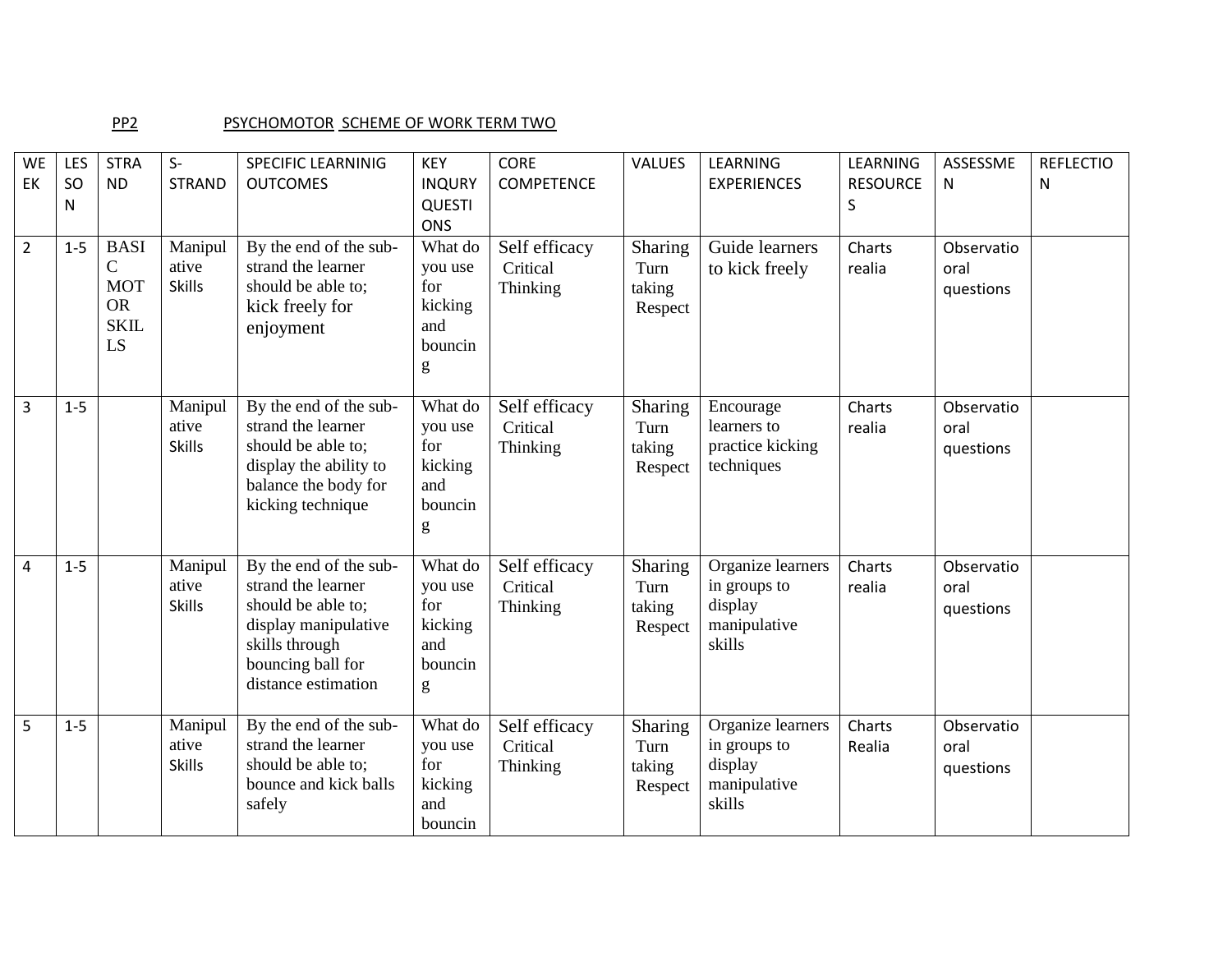|                 |         |                                       |                                   |                                                                                                                                                          | $\mathbf{g}% _{T}=\mathbf{g}_{T}=\mathbf{g}_{T}=\mathbf{g}_{T}=\mathbf{g}_{T}=\mathbf{g}_{T}=\mathbf{g}_{T}=\mathbf{g}_{T}=\mathbf{g}_{T}=\mathbf{g}_{T}=\mathbf{g}_{T}=\mathbf{g}_{T}=\mathbf{g}_{T}=\mathbf{g}_{T}=\mathbf{g}_{T}=\mathbf{g}_{T}=\mathbf{g}_{T}=\mathbf{g}_{T}=\mathbf{g}_{T}=\mathbf{g}_{T}=\mathbf{g}_{T}=\mathbf{g}_{T}=\mathbf{g}_{T}=\mathbf{g}_{T}=\mathbf{g}_{T}=\mathbf{g}_{T}=\mathbf{g}_{T}=\math$ |                                       |                                      |                                                                                            |                  |                                 |  |
|-----------------|---------|---------------------------------------|-----------------------------------|----------------------------------------------------------------------------------------------------------------------------------------------------------|--------------------------------------------------------------------------------------------------------------------------------------------------------------------------------------------------------------------------------------------------------------------------------------------------------------------------------------------------------------------------------------------------------------------------------|---------------------------------------|--------------------------------------|--------------------------------------------------------------------------------------------|------------------|---------------------------------|--|
| $6\phantom{1}6$ | $1 - 5$ |                                       | Manipul<br>ative<br><b>Skills</b> | By the end of the sub-<br>strand the learner<br>should be able to;<br>bounce and kick balls<br>for enjoyment                                             | What do<br>you use<br>for<br>kicking<br>and<br>bouncin<br>g                                                                                                                                                                                                                                                                                                                                                                    | Self efficacy<br>Critical<br>Thinking | Sharing<br>Turn<br>taking<br>Respect | Guide learners to<br>sing songs while<br>bouncing and<br>kicking in pairs<br>and in groups | Charts<br>realia | Observatio<br>oral<br>questions |  |
| $\overline{7}$  | $1-5$   | <b>SWI</b><br><b>MMI</b><br><b>NG</b> | Pool<br>safety                    | By the end of the sub-<br>strand the learner<br>should be able to;<br>identify basic water<br>safety and hygiene<br>rules for application in<br>the pool | What is<br>the<br>importa<br>nce of<br>basic<br>water<br>rules?                                                                                                                                                                                                                                                                                                                                                                | Self efficacy<br>Critical<br>Thinking | Sharing<br>Turn<br>taking<br>Respect | Guide learners<br>name the rules of<br>basic water safety<br>and hygiene in<br>the pool    | Charts<br>realia | Observatio<br>oral<br>questions |  |
| 8               | $1 - 5$ |                                       | Pool<br>safety                    | By the end of the sub-<br>strand the learner<br>should be able to:<br>state basic water<br>safety and hygiene<br>rules for application in<br>the pool    | What is<br>the<br>importa<br>nce of<br>basic<br>water<br>rules?                                                                                                                                                                                                                                                                                                                                                                | Self efficacy<br>Critical<br>Thinking | Sharing<br>Turn<br>taking<br>Respect | Guide learners<br>name the rules of<br>basic water safety<br>and hygiene in<br>the pool    | Charts<br>realia | Observatio<br>oral<br>questions |  |
| $\overline{9}$  | $1 - 5$ |                                       | Pool<br>safety                    | By the end of the sub-<br>strand the learner<br>should be able to;<br>name basic water<br>safety and hygiene<br>rules for application in<br>the pool     | What is<br>the<br>importa<br>nce of<br>basic<br>water<br>rules?                                                                                                                                                                                                                                                                                                                                                                | Self efficacy<br>Critical<br>Thinking | Sharing<br>Turn<br>taking<br>Respect | Guide learners<br>name the rules of<br>basic water safety<br>and hygiene in<br>the pool    | Charts<br>realia | Observatio<br>oral<br>questions |  |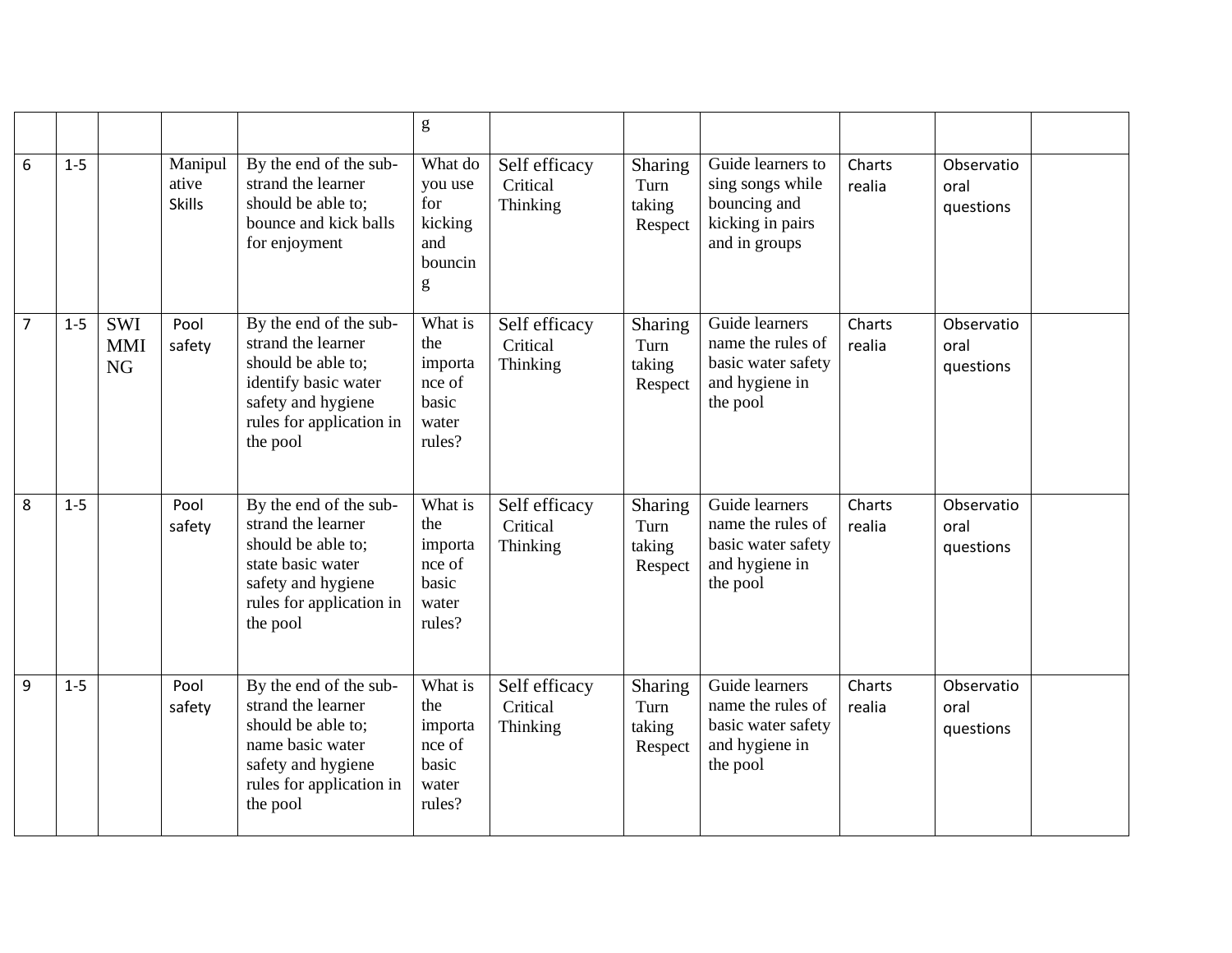|    |         | Pool<br>safety                    | By the end of the sub-<br>strand the learner<br>should be able to:<br>Talk about basic water<br>safety and hygiene<br>rules for application in<br>the pool | What is<br>the<br>importa<br>nce of<br>basic<br>water<br>rules? | Self efficacy<br>Critical<br>Thinking | Sharing<br>Turn<br>taking<br>Respect | Encourage<br>learners to follow<br>safety rules<br>accordingly                              | Charts<br>realia | Observatio<br>oral<br>questions |
|----|---------|-----------------------------------|------------------------------------------------------------------------------------------------------------------------------------------------------------|-----------------------------------------------------------------|---------------------------------------|--------------------------------------|---------------------------------------------------------------------------------------------|------------------|---------------------------------|
| 10 | $1-5$   | Pool<br>safety                    | By the end of the sub-<br>strand the learner<br>demonstrate ability to<br>follow safety rules<br>accordingly<br>should be able to:                         | What is<br>the<br>importa<br>nce of<br>basic<br>water<br>rules? | Self efficacy<br>Critical<br>Thinking | Sharing<br>Turn<br>taking<br>Respect | Encourage<br>learners to follow<br>safety rules<br>accordingly                              | Charts<br>realia | Observatio<br>oral<br>questions |
| 11 | $1 - 5$ | Pool<br>safety                    | By the end of the sub-<br>strand the learner<br>should be able to:<br>demonstrate ability to<br>follow safety rules<br>accordingly                         | What is<br>the<br>importa<br>nce of<br>basic<br>water<br>rules? | Self efficacy<br>Critical<br>Thinking | Sharing<br>Turn<br>taking<br>Respect | Encourage<br>learners to follow<br>safety rules<br>accordingly                              | Charts<br>realia | Observatio<br>oral<br>questions |
| 12 | $1 - 5$ | Water<br>Orientat<br>ion<br>Water | By the end of the sub-<br>strand the learner<br>should be able to;<br>confidently move<br>around the pool in<br>readiness for<br>swimming                  | How do<br>you feel<br>when<br>walking<br>in water               | Self efficacy<br>Critical<br>Thinking | Sharing<br>Turn<br>taking<br>Respect | Guide learners<br>could be guided<br>to walk around<br>the pool to adapt<br>the environment | Charts<br>realia | Observatio<br>oral<br>questions |
| 13 |         |                                   |                                                                                                                                                            |                                                                 |                                       |                                      |                                                                                             | Charts           | Observatio                      |